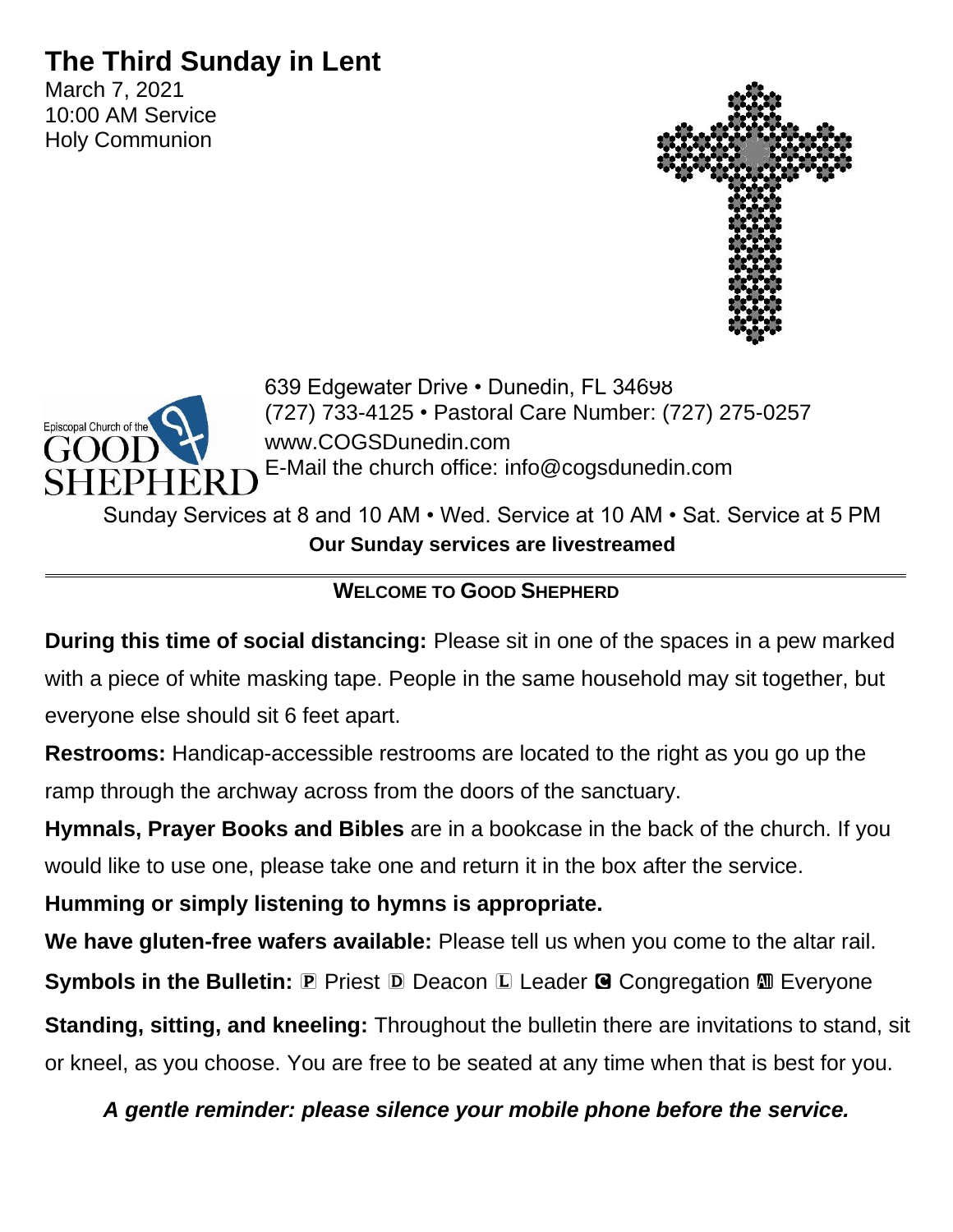### **GATHERING FOR WORSHIP**

**PRELUDE** *Priére* C. Saint -Saëns Isabelle Schueler, cellist

*[During the Prelude, please prepare for worship by observing attentive silence.]*

**WELCOME AND ANNOUNCEMENTS** *[Please be seated.]*

**MISSION MOMENT**

#### **ACCLAMATION** *[Please stand.]*

- $\mathbf{P}$  Bless the Lord who forgives us all our sins.
- C **His mercy endures forever. Amen.**

#### **COLLECT FOR PURITY**

 $\text{m}$  **Almighty God, to you all hearts are open, all desires known, and from you no secrets are hid: Cleanse the thoughts of our hearts by the inspiration of your Holy Spirit, that we may perfectly love you, and worthily magnify your holy Name; through Christ our Lord. Amen.**

**PROCESSIONAL HYMN** *In the Cross of Christ I Glory* **H. 441 VS 1, 3** 

*In the cross of Christ I glory, towering o'er the wrecks of time; All the light of sacred story gathers round its head sublime.*

*When the sun of bliss is beaming light and love upon my way, from the cross the radiance streaming adds new luster to the day.*

#### **THE COLLECT OF THE DAY**

- P The Lord be with you.
- C **And also with you.**
- P Let us pray… … Almighty God, you know that we have no power in ourselves to help ourselves: Keep us both outwardly in our bodies and inwardly in our souls, that we may be defended from all adversities which may happen to the body, and from all evil thoughts which may assault and hurt the soul; through Jesus Christ our Lord, who lives and reigns with you and the Holy Spirit, one God, for ever and ever.
- C **Amen.**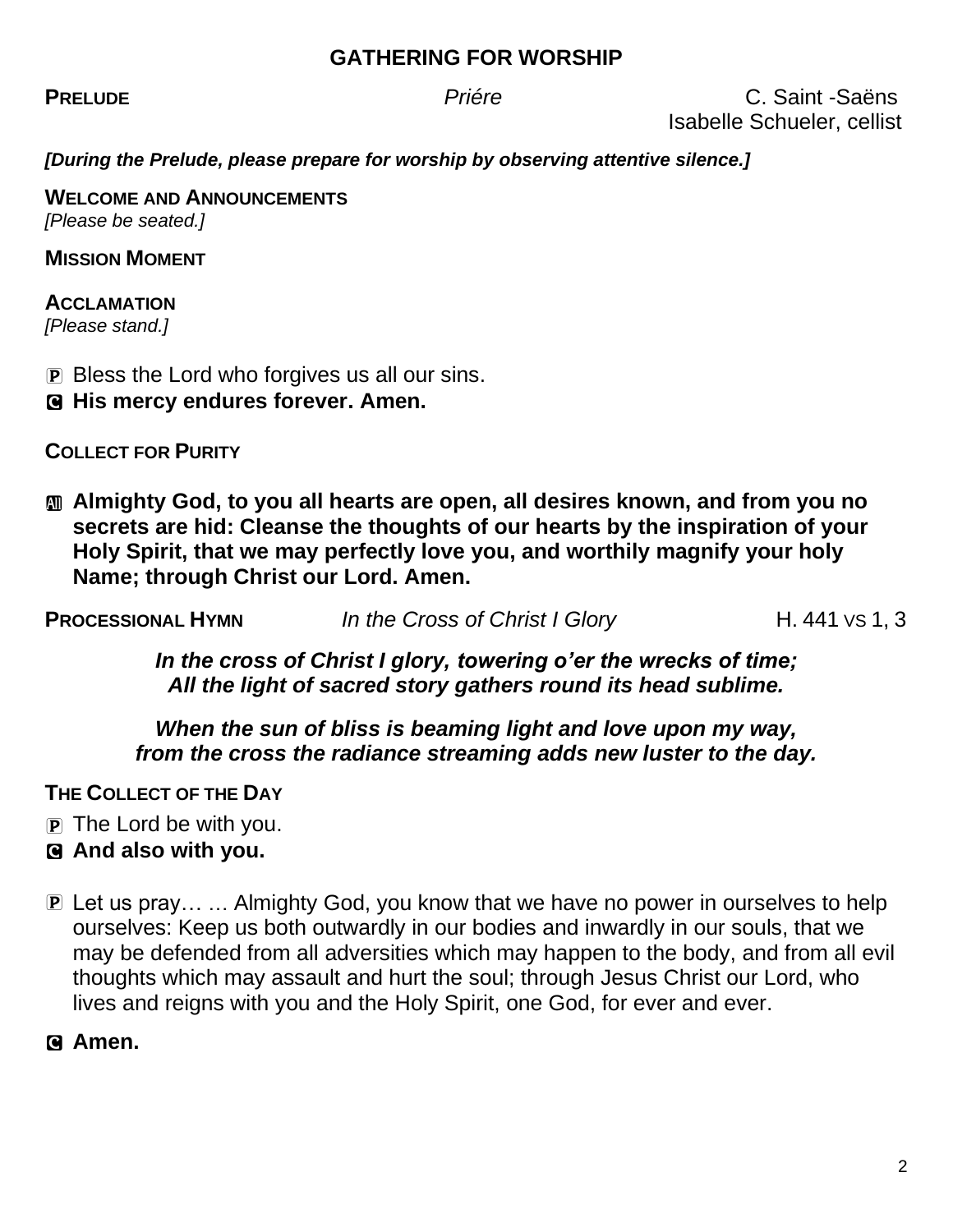# **WORD OF GOD**

**The Readings:** Exodus 20:1-17, Psalm 19, 1 Corinthians 1:18-25, John 2:13-22 *[Please be seated.]*

# **The First Reading**

L *The First Reading is taken from Exodus, chapter 20…*

Then God spoke all these words: I am the Lord your God, who brought you out of the land of Egypt, out of the house of slavery; you shall have no other gods before me.

You shall not make for yourself an idol, whether in the form of anything that is in heaven above, or that is on the earth beneath, or that is in the water under the earth. You shall not bow down to them or worship them; for I the Lord your God am a jealous God, punishing children for the iniquity of parents, to the third and the fourth generation of those who reject me, but showing steadfast love to the thousandth generation of those who love me and keep my commandments. You shall not make wrongful use of the name of the Lord your God, for the Lord will not acquit anyone who misuses his name.

Remember the sabbath day, and keep it holy. For six days you shall labour and do all your work. But the seventh day is a sabbath to the Lord your God; you shall not do any work—you, your son or your daughter, your male or female slave, your livestock, or the alien resident in your towns. For in six days the Lord made heaven and earth, the sea, and all that is in them, but rested the seventh day; therefore the Lord blessed the sabbath day and consecrated it.

Honor your father and your mother, so that your days may be long in the land that the Lord your God is giving you. You shall not murder. You shall not commit adultery. You shall not steal. You shall not bear false witness against your neighbor.

You shall not covet your neighbor's house; you shall not covet your neighbor's wife, or male or female slave, or ox, or donkey, or anything that belongs to your neighbor.

L The Word of the Lord

# C **Thanks be to God.**

**The Psalm Example 2.1 Transformation Formula** Thousand Tongues] H. 493 vs 5-8

*God's law is perfect, giving life, Reviving weary souls; The testimonies of our God Are true for all to hold.*

*The statutes of the Lord are just And give the heart delight; The precepts God provides are clear And give the eyes new sight.*

*The fear of God is always clean, Enduring as the sun; The judgments of the Lord are true And righteous, every one.*

*And even more to be desired Than gold, the finest gold, Far sweeter than the honeycomb, The words God spoke of old.*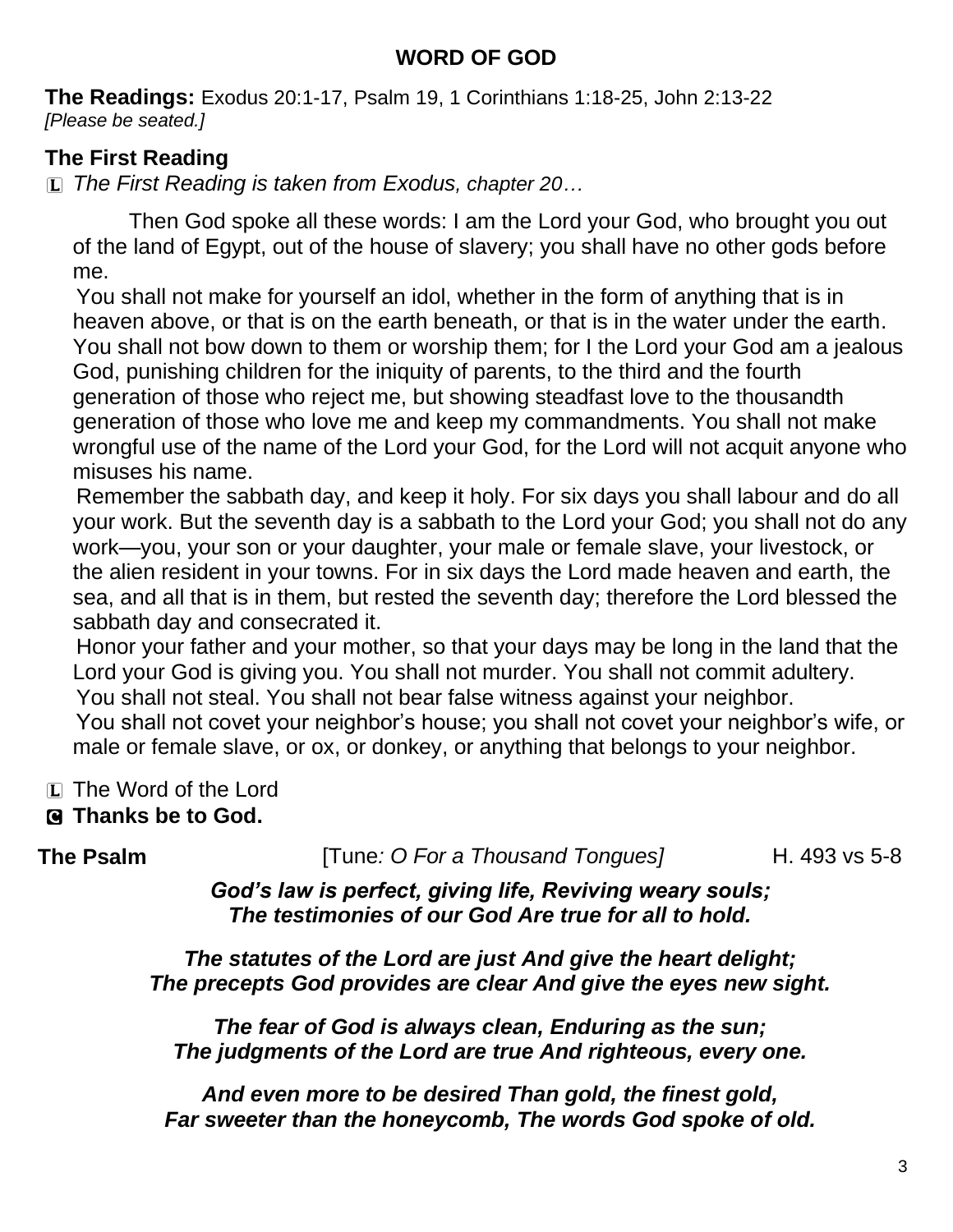# **The Second Reading**

L *The Second Reading is taken from 1 Corinthians, chapter 1…*

The message about the cross is foolishness to those who are perishing, but to us who are being saved it is the power of God. For it is written, "I will destroy the wisdom of the wise, and the discernment of the discerning I will thwart." Where is the one who is wise? Where is the scribe? Where is the debater of this age? Has not God made foolish the wisdom of the world? For since, in the wisdom of God, the world did not know God through wisdom, God decided, through the foolishness of our proclamation, to save those who believe. For Jews demand signs and Greeks desire wisdom, but we proclaim Christ crucified, a stumbling block to Jews and foolishness to Gentiles, but to those who are the called, both Jews and Greeks, Christ the power of God and the wisdom of God. For God's foolishness is wiser than human wisdom, and God's weakness is stronger than human strength.

L The Word of the Lord.

#### C **Thanks be to God.**

*[Please stand.]*

**ACCLAMATION** *Open Your Ears*

*Open your ears, O faithful people, open your ears and hear God's word. Open your hearts, O royal priesthood, God has come to you. Refrain*

#### *Refrain:*

*God has spoken to his people, bless his holy Name! And his words are words of wisdom, burning like a flame.*

*They who have ears to hear the message, they who have ears, then let them hear. They who would learn the way of wisdom, let them hear God's word. Refrain*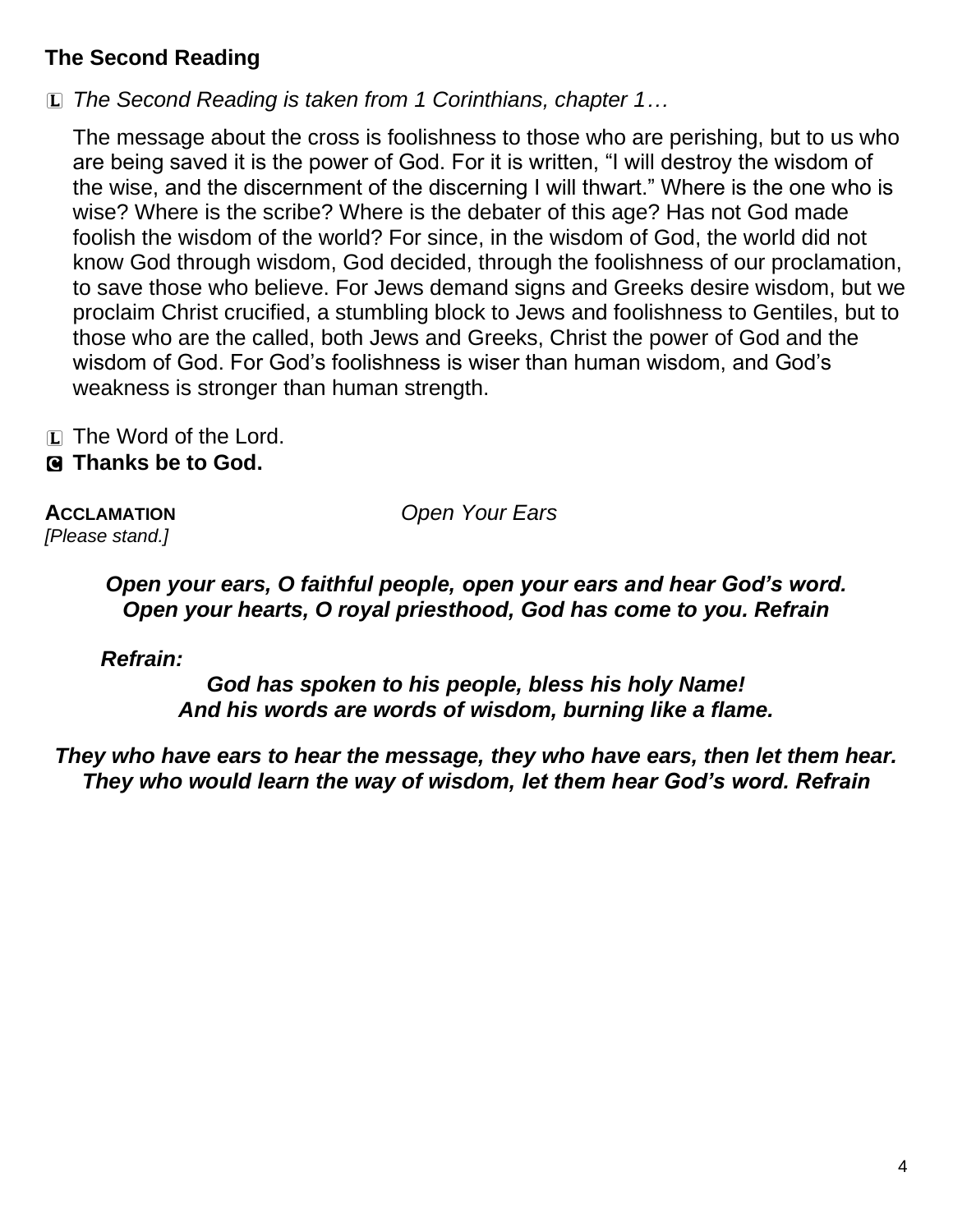# **The Gospel**

- D The Holy Gospel of our Lord Jesus Christ according to John.
- C **Glory to you, Lord Christ.**
- D The Passover of the Jews was near, and Jesus went up to Jerusalem. In the temple he found people selling cattle, sheep, and doves, and the money changers seated at their tables. Making a whip of cords, he drove all of them out of the temple, both the sheep and the cattle. He also poured out the coins of the money changers and overturned their tables. He told those who were selling the doves, "Take these things out of here! Stop making my Father's house a marketplace!" His disciples remembered that it was written, "Zeal for your house will consume me." The Jews then said to him, "What sign can you show us for doing this?" Jesus answered them, "Destroy this temple, and in three days I will raise it up." The Jews then said, "This temple has been under construction for forty-six years, and will you raise it up in three days?" But he was speaking of the temple of his body. After he was raised from the dead, his disciples remembered that he had said this; and they believed the scripture and the word that Jesus had spoken.
- D The Gospel of the Lord.
- C **Praise to you, Lord Christ.**

*[Please be seated.]*

**Sermon** Michael Durning

# **NICENE CREED**

*[Please stand.]*

C **We believe in one God, the Father, the Almighty, maker of heaven and earth, of all that is, seen and unseen.**

**We believe in one Lord, Jesus Christ, the only Son of God, eternally begotten of the Father, God from God, Light from Light, true God from true God, begotten, not made, of one Being with the Father. Through him all things were made. For us and for our salvation he came down from heaven: by the power of the Holy Spirit he became incarnate from the Virgin Mary, and was made man. For our sake he was crucified under Pontius Pilate; he suffered death and was buried. On the third day he rose again in accordance with the Scriptures; he ascended into heaven and is seated at the right hand of the Father. He will come again in glory to judge the living and the dead, and his kingdom will have no end.**

**We believe in the Holy Spirit, the Lord, the giver of life, who proceeds from the Father and the Son. With the Father and the Son he is worshiped and glorified. He has spoken through the Prophets. We believe in one holy catholic and apostolic Church. We acknowledge one baptism for the forgiveness of sins. We look for the resurrection of the dead, and the life of the world to come. Amen.**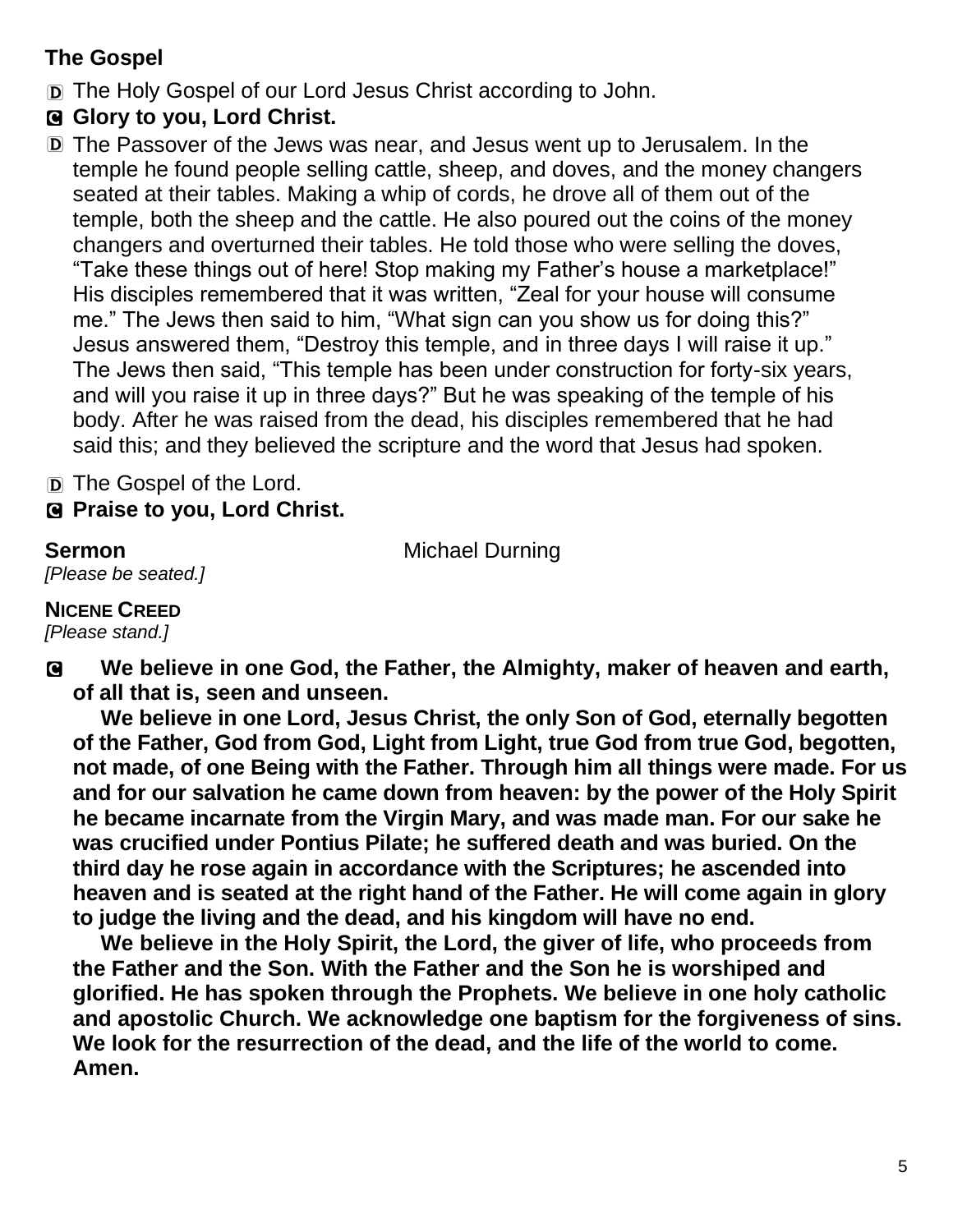### **PRAYERS OF THE PEOPLE**

*[Please stand, kneel, or sit, as you prefer.]*

- D Remembering that it is no longer we who live but Christ who lives in us, let us pray for the Church and for the world.
- L We pray for all who call you Lord. Enliven our common life, that together we may worship you joyfully, give our hearts wholly to you in prayer, and gently commend to others the faith that is in us. We pray for all who are in need and who suffer [especially, *read names from notebook*]
- C **Lord Christ, live in us so that we are courageous agents of justice and compassion, and share our resources generously.**
- L We pray for the leaders around the world. Help them to respect all by considering others as equal to themselves, by thinking charitably towards all neighbors near and far, and by seeking to understand and appreciate those who differ from them.
- C **Lord Christ, live in us so that we love and serve others as you love and serve us.**
- L We pray for all who are responsible for the mission and ministry of the church, lay and ordained.
- C **Lord Christ, live in us so that we are humble, patient and act with integrity, using the values and promises of the Reign of God as the foundation of every decision, action or abstention.**
- L We pray for a sense of awe for all you have created and entrusted to us, including our own bodies, your creation, and the lives of others. We give thanks for the flowers given today to the Glory of God and in Glorious Celebration of Joe Hall's  $97<sup>th</sup>$  birthday, and for the birthdays this week, Joe Hall, Marc Jacobson, Maryellen Tilly, and for those for the anniversaries this week, Tony & Nancy Hill. You open your hand and fill the earth with good things.
- C **Lord Christ, live in us so that we cherish the gifts you have given us, conserving and healing your creation for the sake of those who come after us.**
- L We pray for those whose life on this earth has ended, [especially, *read names from notebook*.] Let light perpetual shine upon them.
- C **Lord Christ, live in us so that we follow the good examples of your saints, who teach us to enjoy worldly goods and comforts in moderation, and to be honest in our daily life and work.**
- L Let your grace restore us, good Lord, and let your Spirit inspire us.
- C **Lord Christ, live in us and accomplish in us the work of your salvation, that we may show forth your glory in the world. Amen.**

**COMMISSION VESTRY, ENDOWMENT FUND BOARD, AND CONVENTION DELEGATES**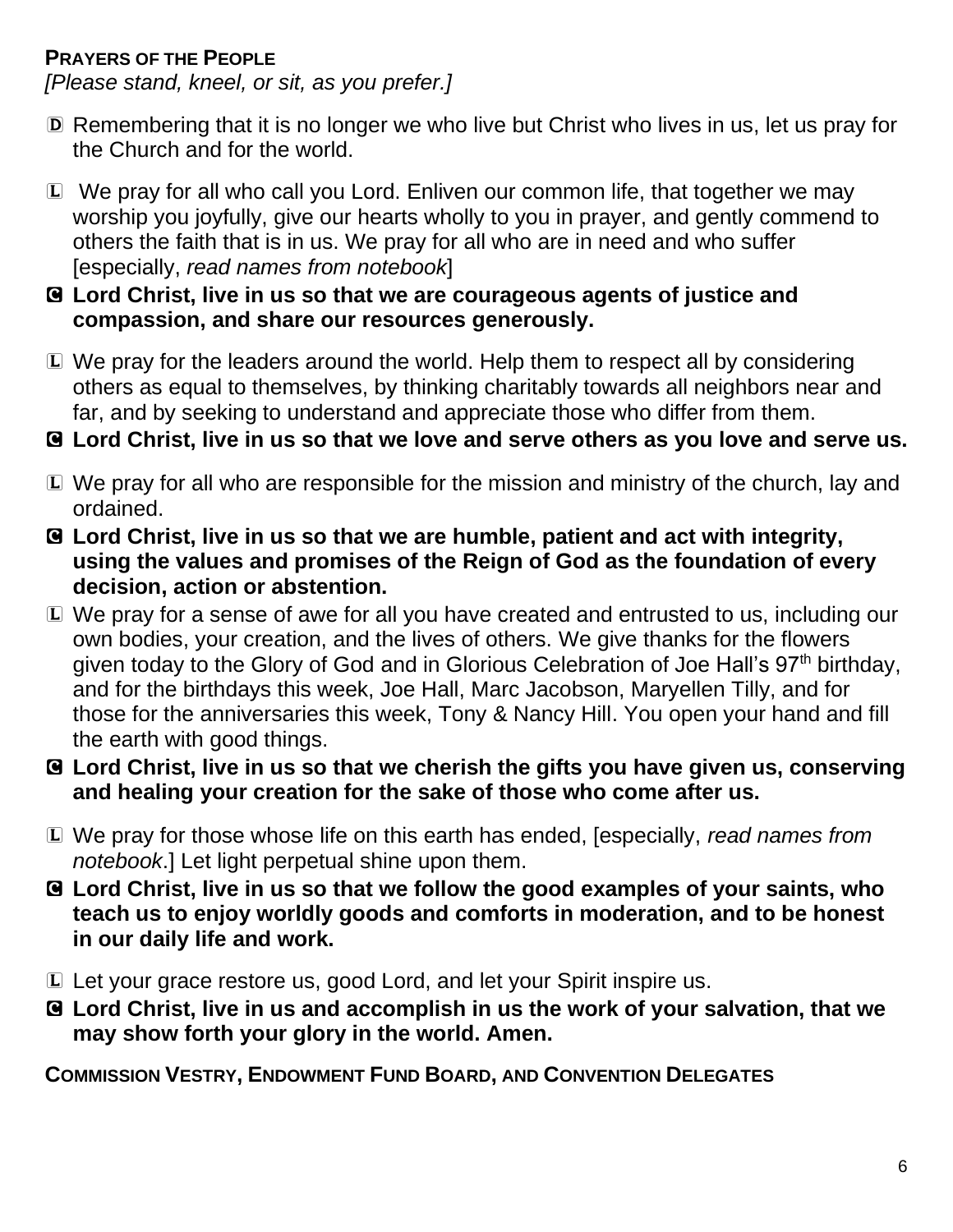#### **THE GREETING OF PEACE**

*[Please stand. During this time of social distancing, a wave or bow, accompanied by a smile and "the Peace of the Lord be with you," will do nicely.*]

 $\overline{p}$  The peace of the Lord be always with you.

#### C **And also with you.**

## **THE HOLY COMMUNION**

#### **OFFERTORY SENTENCE**

D Let us with gladness present the offerings and oblations of our life and labor to the Lord.

**OFFERTORY** *All Who Love and Serve Your City* Southern Harmony

Julian Guini, soloist

*Please be seated. The offering plates are on stands in the front and the back of the church. If you wish, you may place an offering there.*]

#### **PRESENTATION**

*[Please stand]*

D We gladly present the fruits of our lives to the God who creates us, redeems us and sustains us. May we have the grace to use them to heal God's world.

**PRESENTATION HYMN** *When I Survey the Wondrous Cross* **H. 474 vs 4** 

*Were the whole realm of nature mine, that were an offering far too small; love so amazing, so divine, demands my soul, my life, my all.*

**THE GREAT THANKSGIVING:** Eucharistic Prayer A

- $\mathbf{P}$  The Lord be with you.
- C **And also with you.**
- P Lift up your hearts.
- C **We lift them to the Lord.**
- P Let us give thanks to the Lord our God.
- C **It is right to give him thanks and praise.**
- P It is right, and a good and joyful thing, always and everywhere to give thanks to you, Father Almighty, Creator of heaven and earth. Through Jesus Christ our Lord; who was tempted in every way as we are, yet did not sin. By his grace we are able to triumph over every evil, and to live no longer for ourselves alone, but for him who died for us and rose again. Therefore, we praise you, joining our voices with Angels and Archangels and with all the company of heaven, who for ever sing this hymn to proclaim the glory of your Name: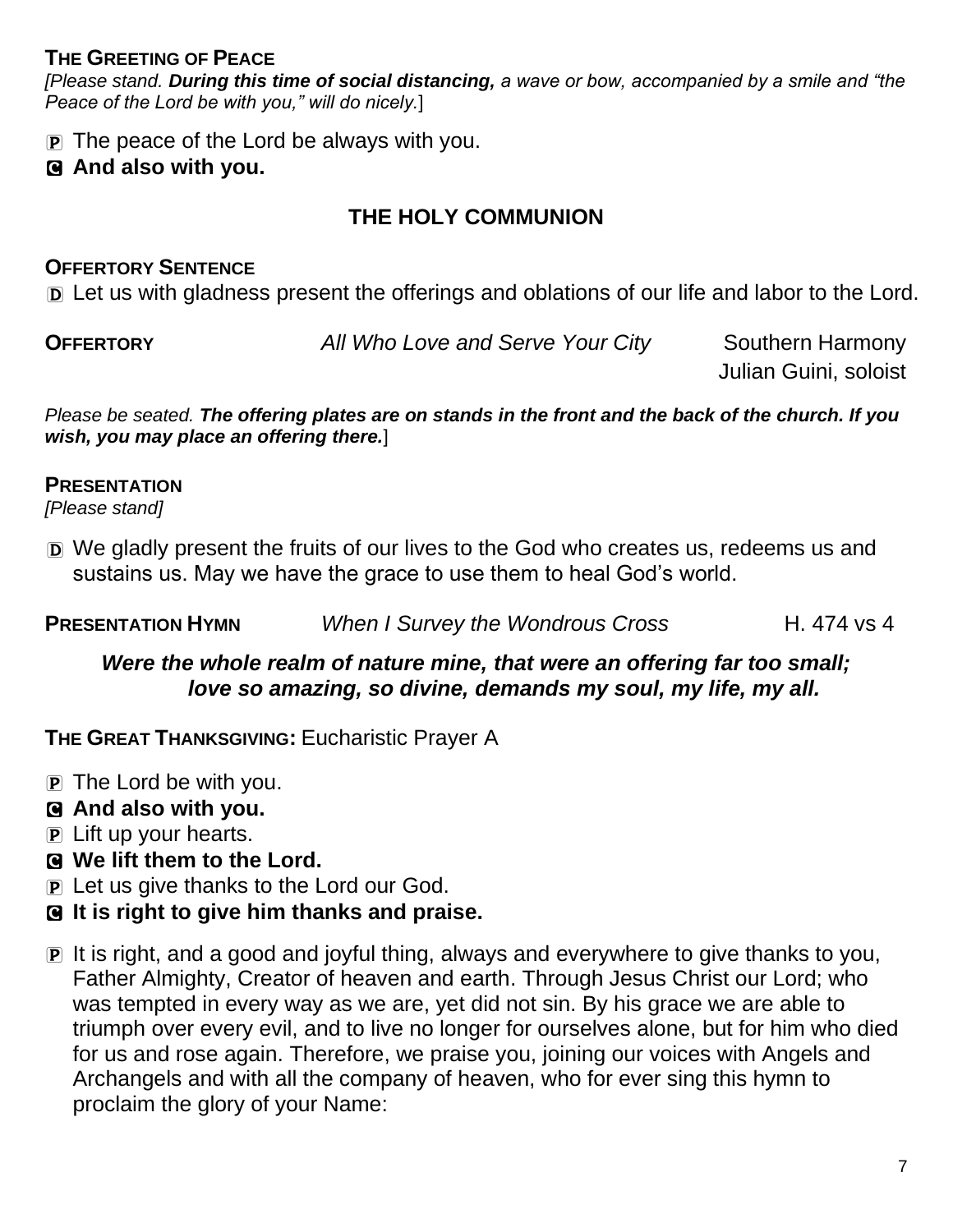#### A *Holy, holy, holy Lord, God of power and might, Holy, holy, holy Lord, God of power and might, heaven and earth are full, full of your glory. Hosanna in the highest. Hosanna in the highest. Blessed is he who comes in the name of the Lord. Hosanna in the highest. Hosanna in the highest.*

*[Please stand or kneel, as you choose.]*

P Holy and gracious Father: In your infinite love you made us for yourself, and, when we had fallen into sin and become subject to evil and death, you, in your mercy, sent Jesus Christ, your only and eternal Son, to share our human nature, to live and die as one of us, to reconcile us to you, the God and Father of all.

He stretched out his arms upon the cross, and offered himself, in obedience to your will, a perfect sacrifice for the whole world.

On the night he was handed over to suffering and death, our Lord Jesus Christ took bread; and when he had given thanks to you, he broke it, and gave it to his disciples, and said, "Take, eat: This is my Body, which is given for you. Do this for the remembrance of me."

P After supper he took the cup of wine; and when he had given thanks, he gave it to them, and said, "Drink this, all of you: This is my Blood of the new Covenant, which is shed for you and for many for the forgiveness of sins. Whenever you drink it, do this for the remembrance of me." Therefore we proclaim the mystery of faith:

# C **Christ has died. Christ is risen. Christ will come again.**

- P We celebrate the memorial of our redemption, O Father, in this sacrifice of praise and thanksgiving. Recalling his death, resurrection, and ascension, we offer you these gifts.
- P Sanctify them by your Holy Spirit to be for your people the Body and Blood of your Son, the holy food and drink of new and unending life in him. Sanctify us also that we may faithfully receive this holy Sacrament, and serve you in unity, constancy, and peace; and at the last day bring us with all your saints into the joy of your eternal kingdom.

All this we ask through your Son Jesus Christ: By him, and with him, and in him, in the unity of the Holy Spirit all honor and glory is yours, Almighty Father, now and for ever.

# **M** Amen.

# **THE LORD'S PRAYER**

- P And now as our Savior Christ has taught us, we are bold to say:
- $\text{M}$  **Our Father, who art in heaven, hallowed be thy Name, thy kingdom come, thy will be done, on earth as it is in heaven. Give us this day our daily bread. And forgive us our trespasses, as we forgive those who trespass against us. And lead us not into temptation, but deliver us from evil. For thine is the kingdom, and the power, and the glory, for ever and ever. Amen.**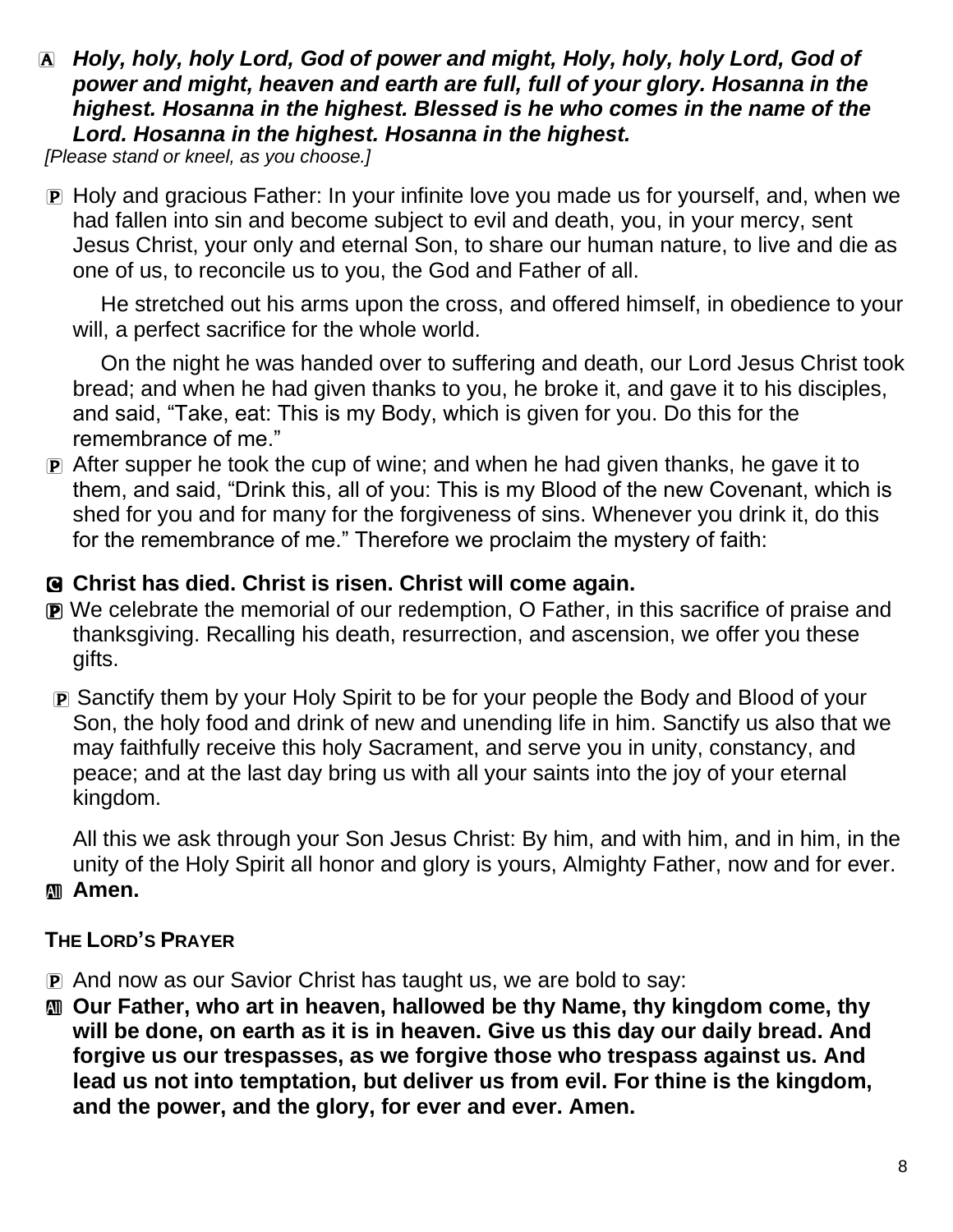**THE BREAKING OF THE BREAD**

P This is the true bread which comes down from heaven and gives life to the world. C **Whoever eats this bread has Eternal Life.**

**FRACTION ANTHEM** *Jesus, Lamb of God* S. 164

*Jesus, Lamb of God: have mercy on us. Jesus, bearer of our sins: have mercy on us. Jesus, redeemer, redeemer of the world: give us your peace, give us your peace.*

P The Gifts of God for the People of God. Take them in remembrance that Christ died for you, and feed on him in your hearts by faith, with thanksgiving.

[**PLEASE FOLLOW THESE NEW PROCEDURES:** *To ensure social distancing, please go forward to receive Holy Communion one at a time, following the directions of the usher, who will let you know when it's your turn. Two people will stand in front of the altar to distribute the consecrated wafers. Please keep your mask on, receive the wafer, and return to your seat by the side aisle. After returning to your seat, you may remove your mask to consume your wafer.*]

**COMMUNION CHANT** *(Where True Charity and Love Abide) [Please repeat this chant until the musician stops playing the tune.]*

### *Where true charity and love abide, God is dwelling there; God is dwelling there.*

#### **PRAYER AFTER COMMUNION**

*[Please stand or kneel, as you choose.]*

- $\mathbf{p}$  Let us pray...
- C **Eternal God, heavenly Father, you have graciously accepted us as living members of your Son our Savior Jesus Christ, and you have fed us with spiritual food in the Sacrament of his Body and Blood. Send us now into the world in peace, and grant us strength and courage to love and serve you with gladness and singleness of heart; through Christ our Lord. Amen.**

**THE BLESSING** *[Please stand.]*

P The Wisdom of God, the Love of God, and the Grace of God strengthen you to have the faith, heart, and hands of Christ in this world, as you go from here blessed in the name of the Holy Trinity, God the Father, God the Son, and God the Holy Spirit.

C **Amen.**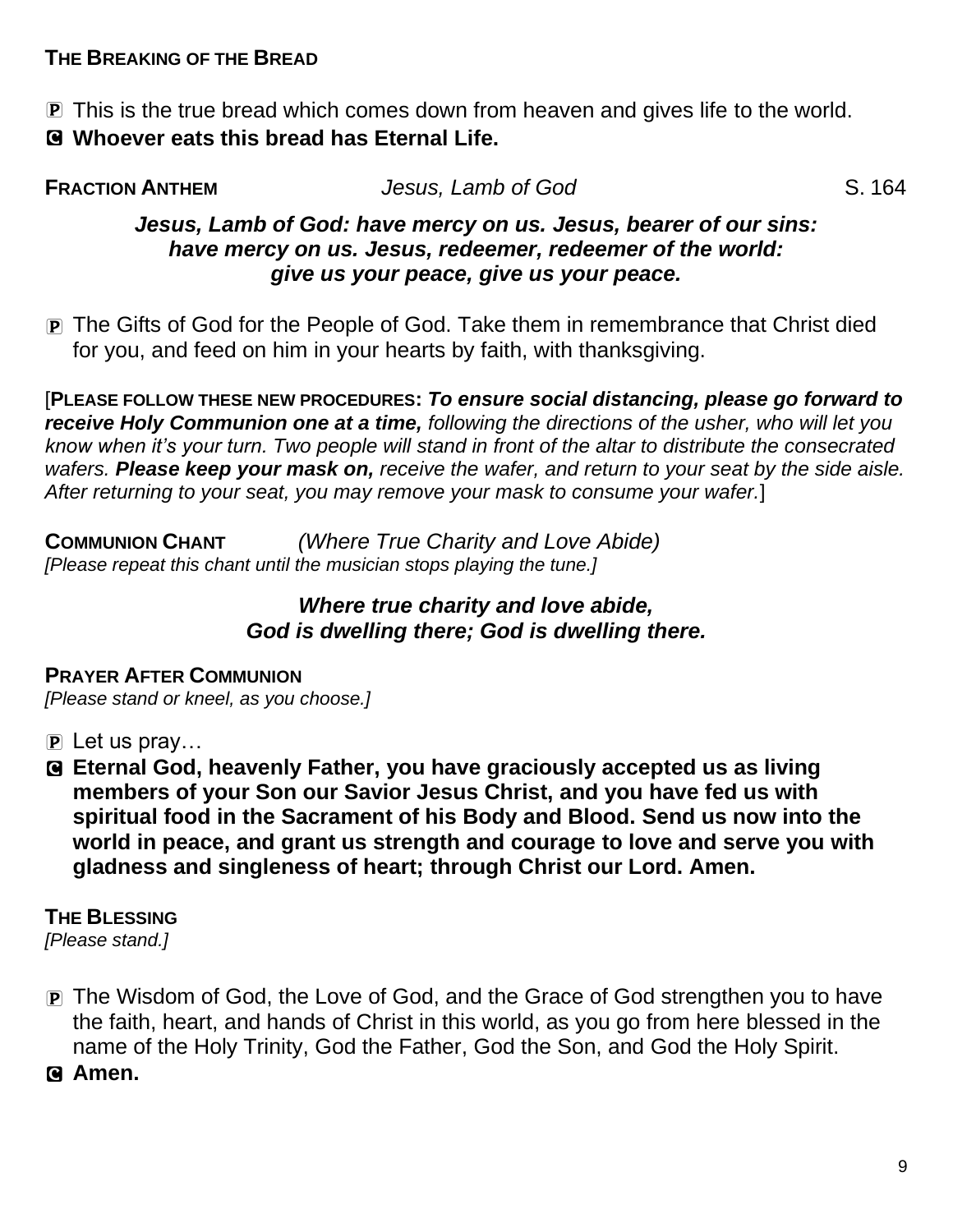*God, who stretched the spangled heavens infinite in time and place, flung the suns in burning radiance through the silent fields of space: we, your children in your likeness, share inventive powers with you; Great Creator, still creating, show us what we yet may do.*

*Proudly rise our modern cities, stately buildings, row on row; yet their windows, blank, unfeeling, stare on canyoned streets below, where the lonely drift unnoticed in the city's ebb and flow, lost to purpose and to meaning, scarcely caring where they go.* 

**THE DISMISSAL** 

D Let us go forth in the name of Christ.

C **Thanks be to God.** 

**POSTLUDE** *Allegro* G. F. Handel